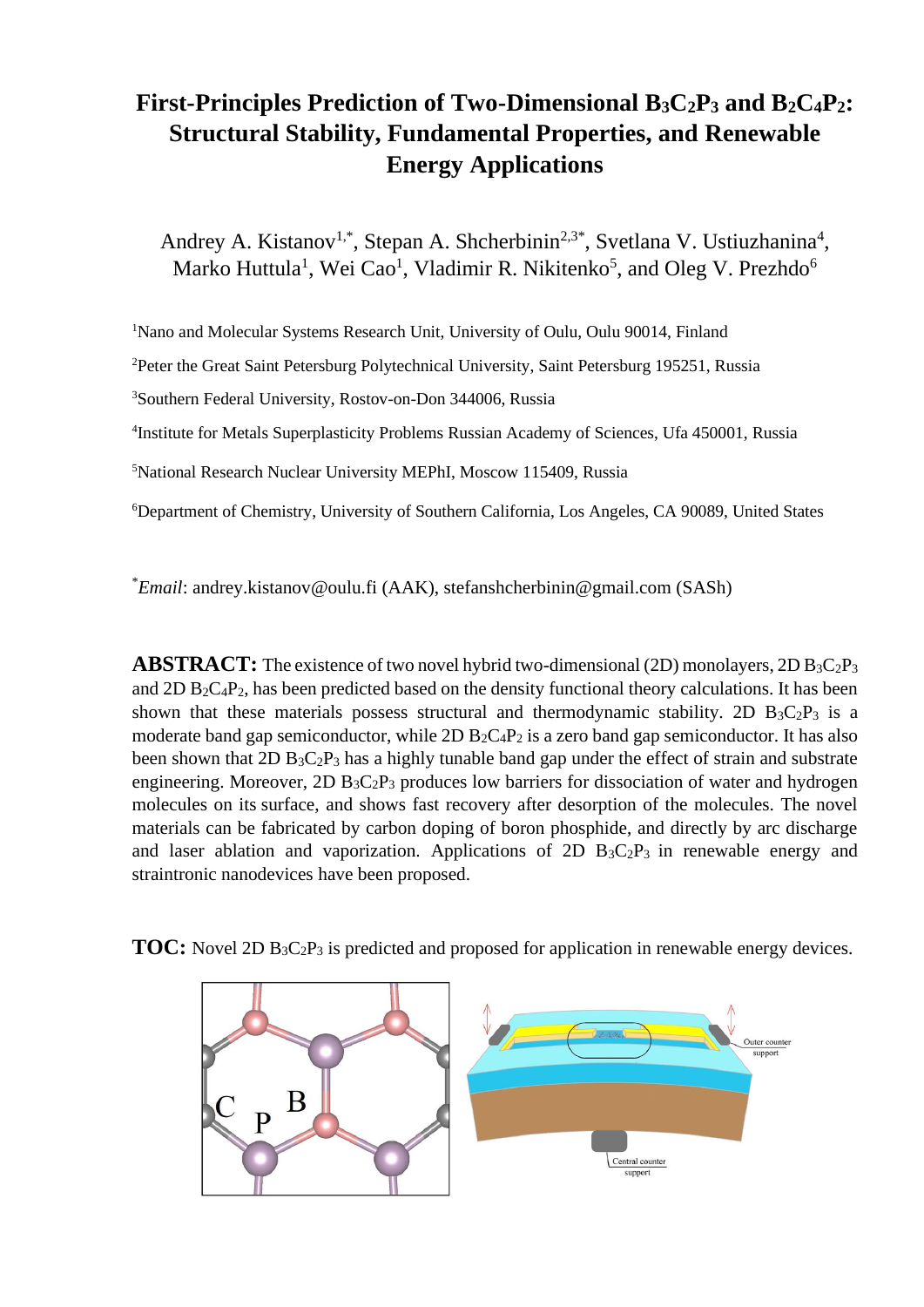# **INTRODUCTION**

The discovery of the first two-dimensional (2D) material, graphene, a single atom thick layer of carbon, which is stronger than diamond but stretches like rubber, $<sup>1</sup>$ </sup> shook the scientific world. This invention has rendered research on developing, synthesis, and application of  $2D$  materials<sup>2</sup> and has led to breakthroughs in materials science, physics, chemistry, etc. The next reached height in the investigation of 2D materials was a successful development and fabrication of hybrid 2D materials consisting of several elements.<sup>3-5</sup> Most of such multi-element hybrids have shown functional properties superior to these of their individual compounds. For instance, a monolayer boron carbide possesses environmental stability and high chemical activity towards toxic gases.<sup>6</sup> Stable semiconducting boron–graphdiyne and  $\text{GeP}_3$ monolayers obtained by hybrid constructions of carbon with boron<sup>7</sup> and phosphorus with germanium<sup>8</sup> have controllable band gaps and high carrier mobilities. Another notable example is 2D phosphorus carbide which combines the advantages of its compounds, such as ambient stability,<sup>9</sup> wide and tunable band gap,  $10$  robust conductivity, $^{11}$  and extra-high carrier mobility.<sup>12</sup>

Accordingly, new databases<sup>13,14</sup> containing thousands of novel 2D materials are created and updated daily. The establishment of such databases has become a new milestone in the development of materials, including 2D materials. These databases constitute the building blocks for developing machine learning algorithms, which are becoming a powerful tool in predicting exotic materials with required properties.<sup>15</sup> For instance, hexagonal NaCl thin films have been fabricated based on the ab initio prediction via an evolutionary algorithm. <sup>16</sup> Machine learning algorithms have been capable to predict electronic structure of hybrids of graphene and h-boron nitride with arbitrary supercell configurations.<sup>17</sup> The combination of machine learning and ab initio calculations has predicted key properties of point defects in 2D materials.<sup>18</sup> Furthermore, the presence of extensive databases of 2D materials also simplifies the fabrication and sorting according to certain properties of new 2D materials.<sup>13</sup> Therefore, not only the development of the machine learning algorithms and experimental approaches but also the updates of materials databases with new elements is a challenge for the present.

Currently, hybrid 2D materials are mainly created of elements such as boron, phosphorus, and carbon. Different combinations of these elements allow the production of functional, cheap, and relatively easily fabricated 2D materials. This work presents theoretical prediction of new 2D materials, 2D  $B_3C_2P_3$  and 2D  $B_2C_4P_2$ , based on the density functional theory (DFT) calculations. The structural and thermodynamic stability together with the electronic and mechanical properties of these materials are investigated. In addition, the effect of strain and substrate engineering on the electronic structure and catalytic activity of 2D  $B_3C_2P_3$  is considered. Based on the obtained results, several topical applications of  $2D B_3C_2P_3$ are proposed.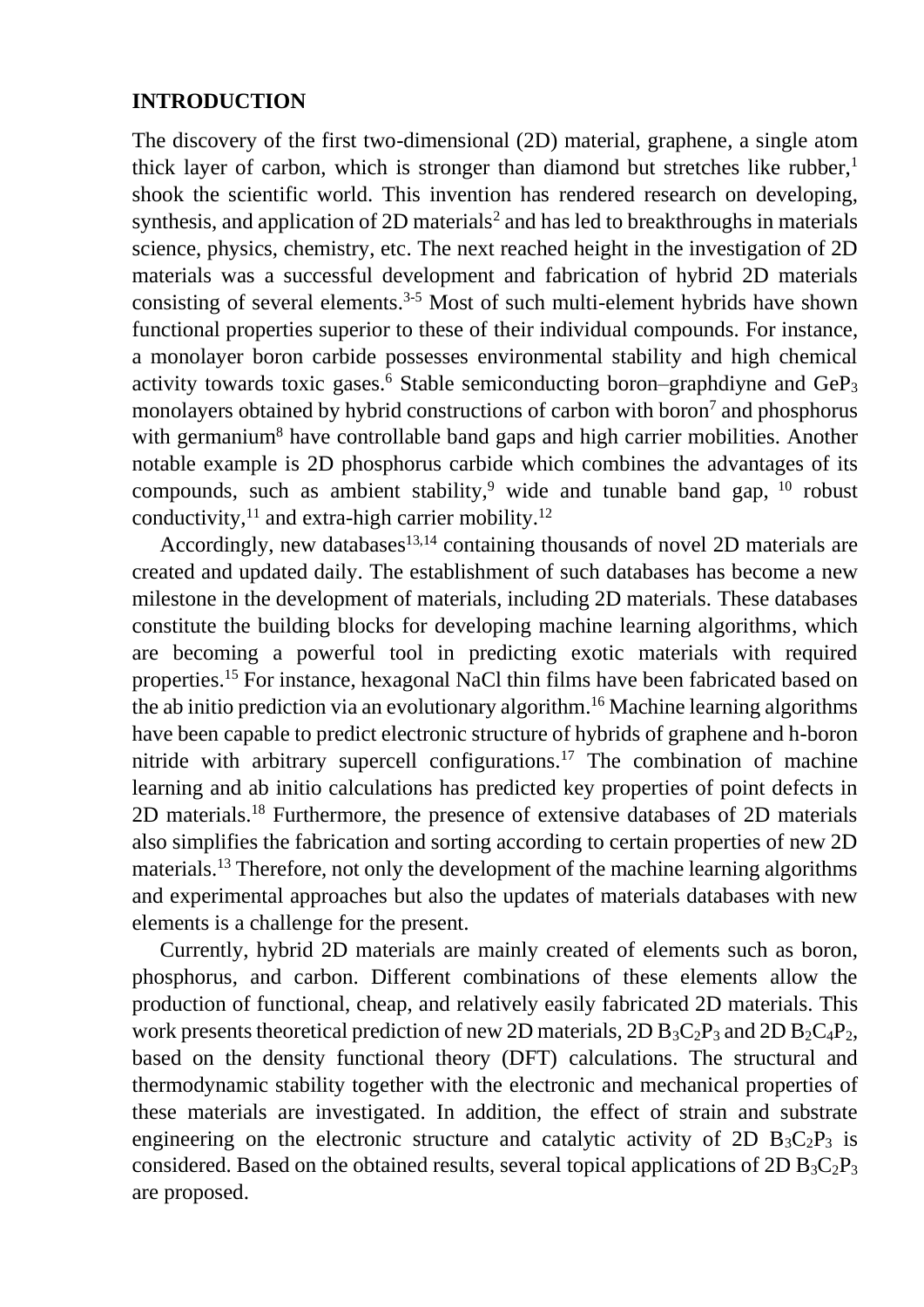#### **RESULTS**

The structure of monolayer  $B_xC_vP_z$  is initially designed based on the geometry of the 2D phosphorus carbide.<sup>9</sup> The design of 2D  $B_xC_yP_z$  consisted of a systematical substitution of carbon and/or phosphorus atoms with boron atoms. For the unit cell of each obtained structure, a lattice optimization was performed, and the stability of those structures was checked by calculating phonon dispersion spectra and/or by conducting ab initio molecular dynamics (AIMD) calculations. Based on those simulations two stable modifications 2D  $B_3C_2P_3$  and 2D  $B_2C_4P_2$  were selected. The main attention is focused on 2D  $B_3C_2P_3$ , while the discussion on the structure and properties of 2D  $B_2C_4P_2$  (Figure S1) can be found Supporting Information (SI).

The top and side views of the unit cell of  $2D B_3C_2P_3$  are presented in Figure 1a. According to Figure 1a, a unit cell of 2D  $B_3C_2P_3$  includes eight atoms, i.e., three boron atoms, three phosphorus atoms, and two carbon atoms. 2D  $B_3C_2P_3$  stabilizes in a 2D honeycomb lattice with the space group 25 *Pmm*2 and the lattice parameters of  $a = 6.06$  Å and  $b = 5.19$  Å. A close look at 2D  $B_3C_2P_3$  reveals that it is formed by strips consisting of boron–phosphorus atoms which are connected by chains of carbon atoms. Such a unique structural order of 2D  $B_3C_2P_3$  makes its fabrication possible based on carbon doping of boron phosphide<sup>19</sup> following the carbon doping technique for the synthesis of 2D phosphorus carbide.<sup>3</sup> In addition, BCN and other types of nanotubes have been synthesized using electrical arc discharge, laser ablation, and laser vaporization techniques, which also motivates the synthesis of 2D  $B_3C_2P_3$ <sup>20</sup> More information on the design of the structure and structural parameters of 2D  $B_3C_2P_3$  and 2D  $B_2C_4P_2$ , including bond lengths and bond angles, are collected in Section 2 in SI.

The electronic localization function (ELF) reflects the degree of charge localization in the real space, where 0 represents a free electronic state while 1 represents a perfect localization. The calculated ELF for 2D  $B_3C_2P_3$  (Figure 1b) reflects electron density shared by neighboring atoms, which emphasizes the covalent character of bonding in 2D  $B_3C_2P_3$  and suggests the stability of the material. Since the electronegativity of C is greater than that of P, while the electronegativity of P is greater than that of B, the P-B bond is the strongest covalent bond. The kinetic stability of 2D  $B_3C_2P_3$  is also confirmed by calculating the phonon dispersion spectra along the high symmetry directions ( $\Gamma \rightarrow X \rightarrow S \rightarrow Y \rightarrow \Gamma$ ) of the Brillouin zone (Figure 1c). It should be noted that the transverse acoustic (TA), longitudinal acoustic (LA), and the out-of-plane z-direction acoustic (ZA) modes display the normal linear dispersion around the  $\Gamma$  point. To check the thermal stability of 2D B<sub>3</sub>C<sub>2</sub>P<sub>3</sub>, AIMD simulations are performed at 300 K for the 2D  $B_3C_2P_3$  structure consisting of  $3\times3\times1$ unit cells. The performed calculations show that the 2D  $B_3C_2P_3$  structure remains stable after 5 ps (Figure S2 and movie 1 in SI).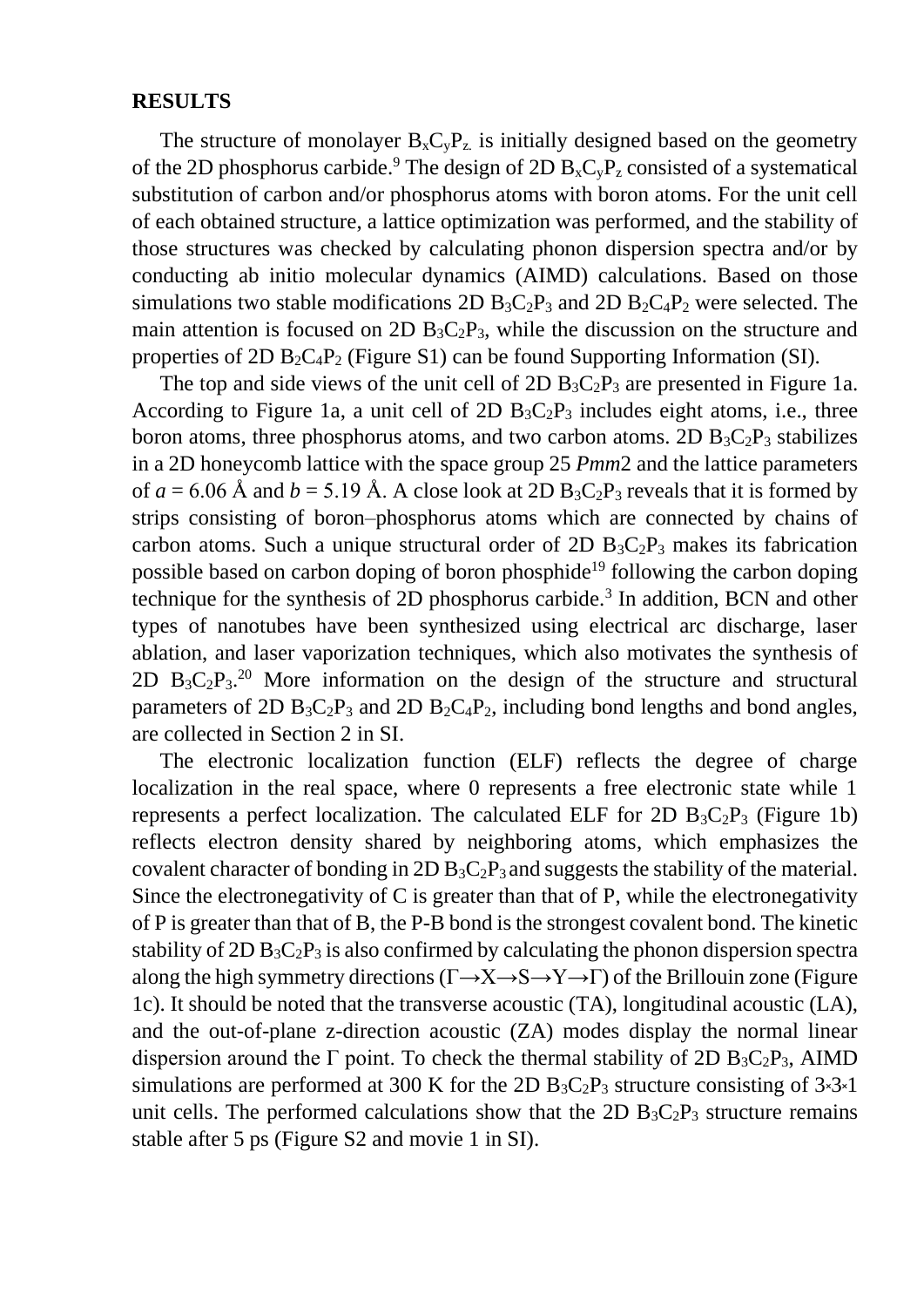

**Figure 1.** (a) Atomic structure, (b) ELF, and (c) phonon dispersion curves for the  $2D B_3C_2P_3$  unit cell. The boron, phosphorus, and carbon atoms are colored in pink, violet, and grey.

The band structure of 2D  $B_3C_2P_3$  obtained using both the Perdew-Burke-Ernzerhof (PBE) exchange-correlation functional under the generalized gradient approximation (GGA) and the Heyd–Scuseria–Ernzerhof (HSE06) functional is plotted in Figure 2a. The PBE GGA approach predicts 2D  $B_3C_2P_3$  to be an indirect band gap semiconductor with the band gap of 0.35 eV. The HSE06 approach also predicts  $2D B_3C_2P_3$  to be an indirect band gap semiconductor, but with a larger band gap of 0.58 eV. According to both calculations, the conduction band minimum (CBM) is located at the vicinity of the X point, while the valence band maximum (VBM) is located between the X and  $\Gamma$  points. The partial density of states (PDOS) of 2D  $B_3C_2P_3$  (Figure 2b) demonstrates that  $p_z$  states of phosphorus atoms give the main contribution to the VBM, while the CBM forms due to a strong mixing of  $p_z$ states of boron, carbon, and phosphorus atoms. The major impact of phosphorus atoms on VBM, as well as orbital mixing in CBM, can be attributed to the difference of the length of the P-B and P-C bonds in 2D  $B_3C_2P_3$ . It is the result of strong interaction of phosphorus atoms  $(P_2 \text{ and } P_3 \text{ in Figure 1a})$ , as indicated by the charge localization at the P-P bonds in ELF (Figure 1b). Such a distortion of phosphorus bonds leads to a deformed honeycomb lattice of 2D  $B_3C_2P_3$  and determines its electronic structure. A similar impact of lattice distortions on the electronic structure has been observed in phosphorene.<sup>21</sup>

Figure 2c shows the energy diagram of the workfunction of 2D  $B_3C_2P_3$  in comparison with other 2D materials and bulk metals possessing high workfunctions. The workfunction of 2D  $B_3C_2P_3$  is 4.72 eV, which is slightly higher than that of graphene and phosphorene,  $22,23$  but lower than that of 2D PC<sup>24</sup> or borophene.<sup>25</sup> The relatively low workfunction of 2D  $B_3C_2P_3$  can be attributed to the nature of its atomic states around the Fermi level consisting of the out-of-plane  $p<sub>z</sub>$  states (this is similar e.g. to graphene), which lie above the in-plane *s*-*p* hybridized states as, for example,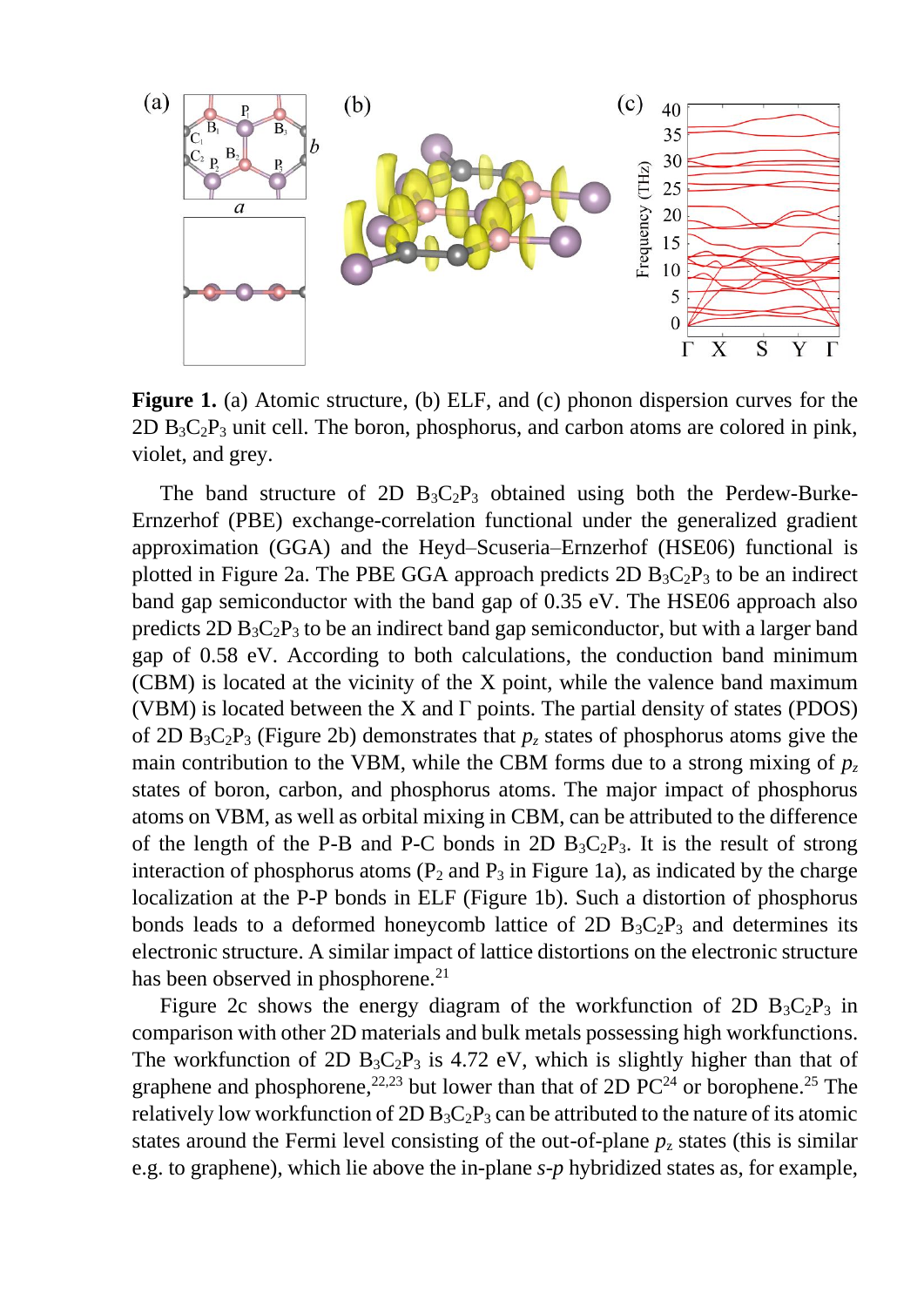in borophene. Thus, the ionization of 2D  $B_3C_2P_3$  is comparable to that in graphene, while it is lower than that in borophene.

The frequency-dependent dielectric function of 2D  $B_3C_2P_3$  is calculated to show its optical absorption characteristics. The material presents different adsorption characteristics in the *x*, *y*, and *z* directions (Figure S3 in SI), which can be attributed to its high anisotropy, similarly to the case of phosphorene<sup>26</sup> (more information is presented in section 4 in SI). The calculated Young's moduli of 2D  $B_3C_2P_3$  along the armchair and zigzag directions are equal to 376 GPa and 365 GPa, respectively. The obtained Young's moduli are smaller than those of graphene<sup>27</sup> but comparable to that of *α*-PC along the zigzag direction (348.69 GPa). <sup>28</sup> The shear modulus of 2D  $B_3C_2P_3$  reaches 134 GPa, and the Poisson's ratios are 0.24 and 0.25 for tension along the armchair and zigzag directions, respectively.



**Figure 2.** (a) Band structure of 2D  $B_3C_2P_3$ . The black and red lines show the band structure calculated by the PBE and HSE approaches. (b) PDOS of 2D  $B_3C_2P_3$ (calculated by the PBE). (c) Comparison of the workfunction of  $B_3C_2P_3$  with those of common 2D materials and bulk metals.

2D  $B_3C_2P_3$  consists of several chemically active elements. Hence, it is intriguing to consider its applications in gas sensing, photovoltaic, and energy storage devices. We investigate interaction of 2D  $B_3C_2P_3$  with water (H<sub>2</sub>O) and hydrogen (H<sub>2</sub>) molecules. Firstly, the adsorption behavior of H<sub>2</sub>O and H<sub>2</sub> on 2D B<sub>3</sub>C<sub>2</sub>P<sub>3</sub> is studied. For that, all possible configurations and adsorbing sites are considered with the  $H_2O$ and H<sub>2</sub> molecules aligned parallel, perpendicular or tilted to the 2D  $B_3C_2P_3$  surface. The determined lowest-energy configuration for the H<sub>2</sub>O molecule on 2D B<sub>3</sub>C<sub>2</sub>P<sub>3</sub> is shown in Figure S4a. The  $H_2O$  molecule is located at the center of the hexagon with two H atoms directed to the 2D  $B_3C_2P_3$  surface. The distance between the H<sub>2</sub>O molecule and the 2D  $B_3C_2P_3$  surface is found to be 2.59 Å. The adsorption energy  $E_a$  of H<sub>2</sub>O on 2D B<sub>3</sub>C<sub>2</sub>P<sub>3</sub> is -0.15 eV which is comparable to these in the most chemically active 2D materials such as  $InSe<sub>29</sub>$  graphene,<sup>30,31</sup> and pnictogens.<sup>32</sup> The differential charge density (DCD) plot (Figure S4a) together with the charge transfer analysis (Figure S4a) show an accumulation of electrons in the  $H<sub>2</sub>O$  molecule (acceptor to 2D  $B_3C_2P_3$ ) with a total charge transfer of 0.023 *e* per molecule. The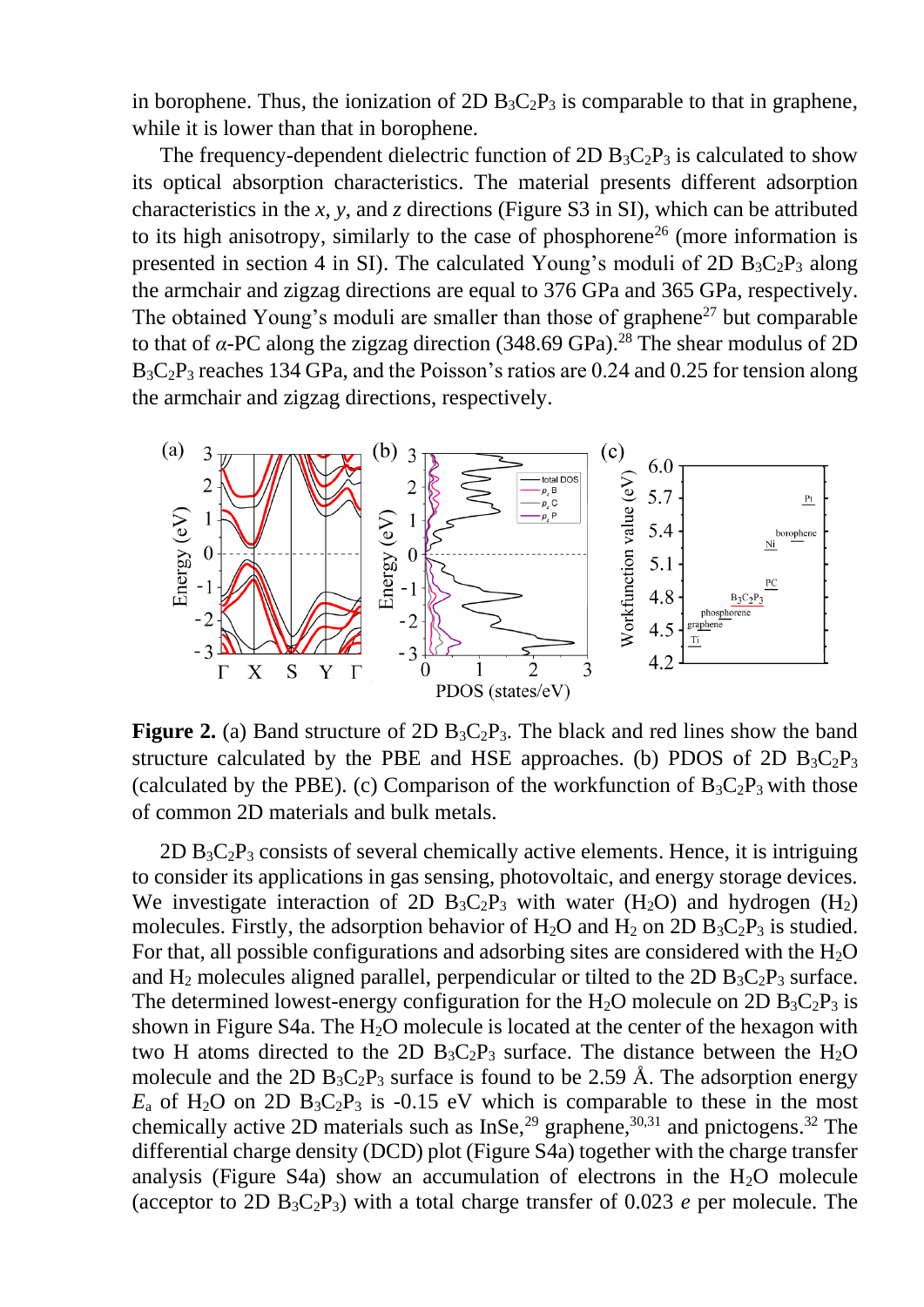PDOS plot (Figure S4b) for the H<sub>2</sub>O molecule adsorbed on 2D  $B_3C_2P_3$  indicates the absence of  $H_2O$ -originated states in the vicinity of the VBM and CBM of the host 2D  $B_3C_2P_3$ . However, the 1b<sub>2</sub>, 3a<sub>1</sub>, and 1b<sub>1</sub> orbitals of the H<sub>2</sub>O molecule are broadened and coincide with the valence states of  $2D B_3C_2P_3$ . Therefore, the abovelisted results suggest strong affinity of 2D  $B_3C_2P_3$  to  $H_2O$ .

The H<sub>2</sub> molecule is 2.63 Å above the 2D  $B_3C_2P_3$  surface in its lowest-energy configuration, with the two H atoms located above two face-by-face carbon atoms in the same hexagon, as shown in Figure S4c. The adsorption energy of  $H_2$  on 2D  $B_3C_2P_3$  is -0.05 eV which is higher than for H<sub>2</sub> adsorbed on graphene<sup>30</sup> and phosphorene,<sup>33</sup> but similar to  $H_2$  adsorbed on InSe<sup>29</sup> and pnictogens.<sup>32</sup> The DCD plot (Figure S4c) and the charge transfer analysis (Figure S4c) revealed a thin electron transfer from the 2D  $B_3C_2P_3$  surface to the  $H_2$  molecule (acceptor to 2D  $B_3C_2P_3$ ) with a total charge transfer of 0.008 *e* per molecule. The sharp peak in the PDOS plot (Figure S4d) of the H<sub>2</sub> molecule adsorbed on 2D  $B_3C_2P_3$  indicates its relatively weak interaction with the 2D  $B_3C_2P_3$  surface.

In both cases, the molecular bond lengths elongate upon adsorption of the  $H_2O$ and  $H_2$  molecules on 2D  $B_3C_2P_3$ . The O-H bonds of  $H_2O$  elongate from 0.96 Å to 0.98 Å, while the H-H bond of  $H_2$  elongates from 0.74 Å to 0.75 Å upon adsorption on 2D  $B_3C_2P_3$ . Such elongation should facilitate dissociation of  $H_2O$  and  $H_2$  on 2D  $B_3C_2P_3$ . Therefore, the energy barrier  $E_b$  for the dissociation of  $H_2O$  and  $H_2$  on 2D  $B_3C_2P_3$  is further calculated. The detailed pathways from the initial state (IS) to the transition state (TS) and to the final state (FS) together with the dissociative adsorption reaction barriers for  $H_2O$  and  $H_2$  on 2D  $B_3C_2P_3$  are shown in Figure 3ad. For the H<sub>2</sub>O case, the calculated  $E<sub>b</sub>$  is 0.98 eV which is lower than that on phosphorene<sup>21,34</sup> and comparable with that on graphene<sup>35</sup> and modified  $MoS<sub>2</sub>$ .<sup>36</sup> For the  $H_2$  case, the calculated  $E_b$  is 1.01 eV, which is several times lower than that on pure and modified graphene<sup>37</sup> and comparable to that on phosphorene.<sup>38,39</sup> The recovery time is a critical characteristic for the application of the material in hydrogen storage devices.<sup>40,41</sup> According to the conventional transition state theory, 2D  $B_3C_2P_3$  possesses fast recovery time of  $\sim$ 7 fs at the room temperature of 300 K.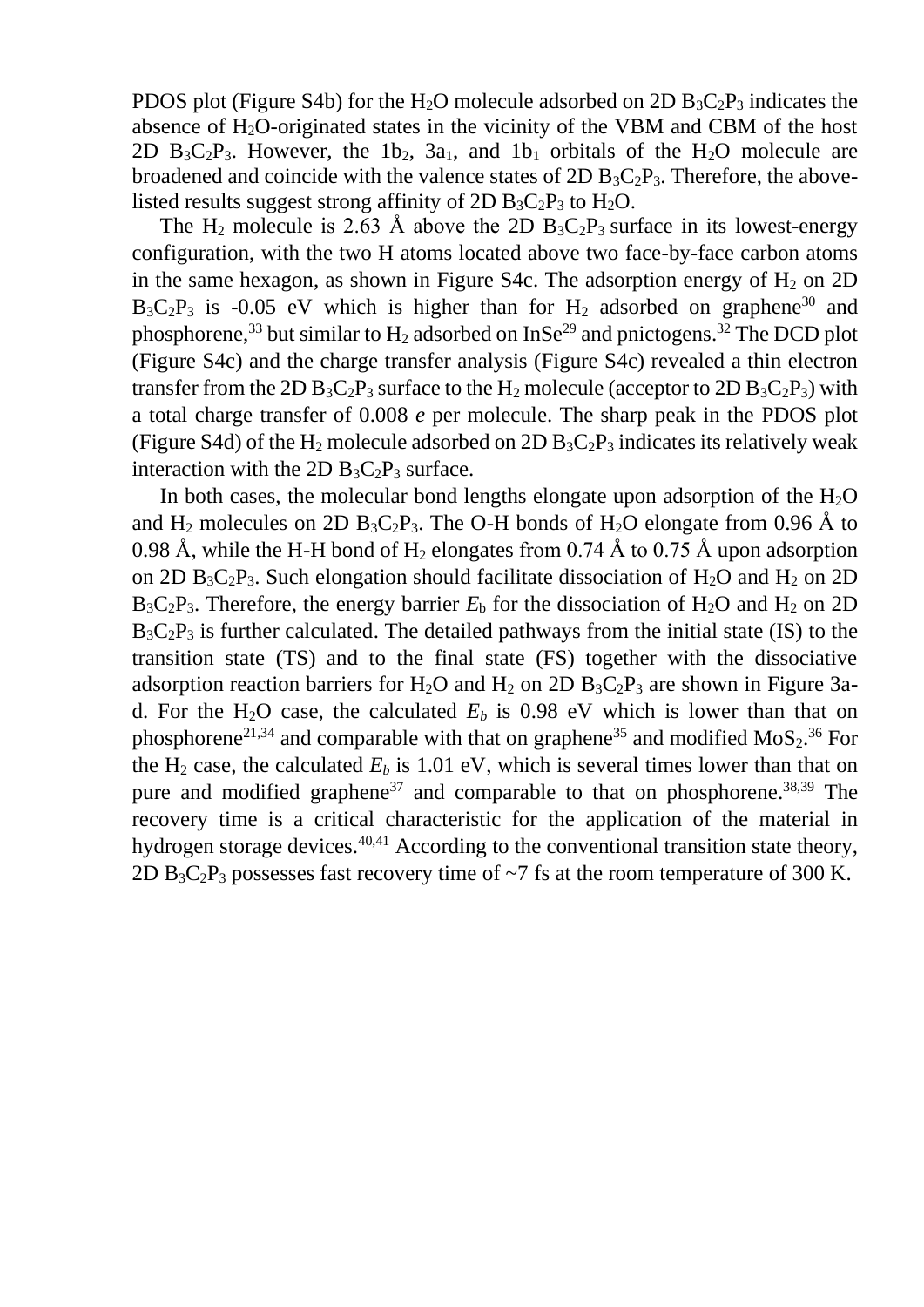

**Figure 3.** The atomic configurations and energy profiles of the reaction pathway from the physisorbed (IS) to the chemisorbed (FS) state in the dissociation process of (a) and (b) H<sub>2</sub>O and (c) and (d) H<sub>2</sub> molecules on 2D B<sub>3</sub>C<sub>2</sub>P<sub>3</sub>.

Previous studies showed that  $O_2$  may oxidize chemically active 2D materials such as phosphorene.<sup>42</sup> Our calculations predicted that  $O_2$  has a comparably low  $E_a$  = -0.83 eV on 2D  $B_3C_2P_3$ . Therefore, 2D  $B_3C_2P_3$  may possess high affinity to  $O_2$ , and future investigations should be targeted to the examination of chemical reaction of  $O_2$  with 2D  $B_3C_2P_3$ .

For the potential application in photovoltaic and energy storage devices the material should also possess specific electronic structure. Basic requirements for photocatalytic materials for hydrogen and water splitting is that the band edges should straddle the hydrogen and water redox potentials.<sup>43</sup> Therefore, the band gap size as well as the tunability of the band gap are essential characteristics of photocatalytic materials.44,45 The possibility of controlling the band gap size of 2D  $B_3C_2P_3$  and ways for the realization of this process are considered. For that, strain engineering which is one of the most functional methods<sup>46</sup> for an engineering of band gap of 2D materials is implemented. Figure 4a shows the band gap size of 2D  $B_3C_2P_3$  as a function of applied axial compressive and tensile strains. Gradual increase of an axial compressive strain from 0% to 5% leads to a decrease of the band gap of 2D  $B_3C_2P_3$  from 0.35 eV (PBE GGA value) to 0.24 eV (PBE GGA value). In turn, an increase of an axial tensile strain leads to an increase of the band gap of 2D  $B_3C_2P_3$  from 0.35 eV (PBE GGA value) to 0.46 eV (PBE GGA value). Note, further increase of the tensile stain leads to a further increase of the band gap of 2D  $B_3C_2P_3$  (not shown here). Figure 4b show a schematic of the integration of 2D  $B_3C_2P_3$  and straintronics in typical nanoelectronic devices.

Further, the band edge positions for the 2D  $B_3C_2P_3$  under applied strains with respect to hydrogen redox potentials are depicted in Figure S5. The VBM of pure 2D  $B_3C_2P_3$  is located above the oxidation potential of  $O_2/H_2O$ , and the CBM is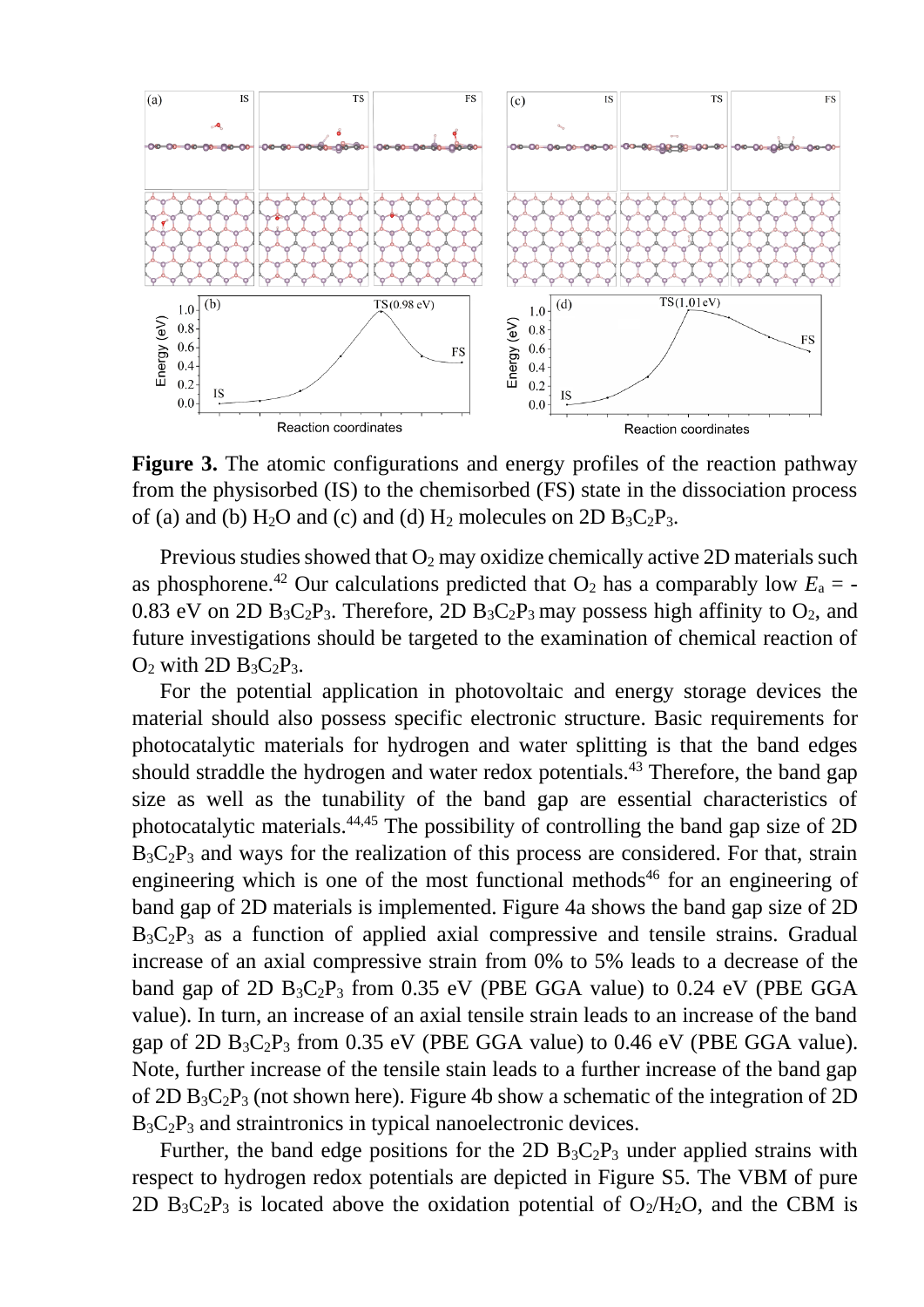located below the reduction potential of  $H^+/H_2$ . However, under the small compressive strains of 3% (and larger) the CBM is located above the reduction potential of  $H^+ / H_2$ . Hence, photocatalytic characteristics of 2D  $B_3C_2P_3$  may be significantly improved by strain engineering. Furthermore, various substrates such as  $MoS<sub>2</sub>$  can be actively applied for boosting the catalytic activity of 2D materials.<sup>47,48</sup> In this work, band edge positions of pure 2D  $B_3C_2P_3$  and 2D  $B_3C_2P_3$ under compressive strain of 5% are analyzed and compared with these of 2D  $B_3C_2P_3$ on the  $MoS<sub>2</sub>$  substrate and with these of pure  $MoS<sub>2</sub>$ . According to Figure 4c, the VBM and CBM of the 2D  $B_3C_2P_3/M_0S_2$  system are lower than those of pure 2D  $B_3C_2P_3$ , which suggests type-II band alignment in the 2D  $B_3C_2P_3/M_0S_2$ heterostructure (for more details see Figure S6 in SI). Previously it has been shown that 2D heterostructures with type-II band alignments can efficiently stimulate the transfer of electron-hole pairs in different layers and reduce the recombination rate.<sup>49</sup> The presence of the  $MoS<sub>2</sub>$  substrate also leads to a modification of the electronic structure of 2D  $B_3C_2P_3$  so that its VBM shifts below the oxidation potential of  $O_2/H_2O$ . In turn, there is type-I band alignment between pure  $MoS_2$  and the 2D  $B_3C_2P_3/M_0S_2$  system. Though the structure of 2D  $B_3C_2P_3$  and its stability have been established computationally, the properties are yet to be explored in other emerging domains concerning its quasi-metallic band types. For example, the cross-over of the VB and CB assembles graphene's band structure, enabling applications similar to those of graphene.

## **DISCUSSION**

In summary, DFT-based calculations have been utilized to propose two novel hybrid 2D materials, 2D  $B_3C_2P_3$  and 2D  $B_2C_4P_2$ . Among these two, 2D  $B_3C_2P_3$ possesses exceptional electronic and mechanical properties. The band structure of 2D  $B_3C_2P_3$  with a direct and flexible bandgap resembles that of MoS<sub>2</sub>, making it promising in many aspects including the application in layered logic storage.<sup>50</sup> The materials can be synthesized by carbon doping of boron phosphide, as well as directly by laser ablation and vaporization, and electrical arc discharge. Furthermore, the observed tunability of the 2D  $B_3C_2P_3$  band gap and the demonstrated enhancement of its photovoltaic performance by strain and substrate engineering suggest broad prospects for the application of 2D  $B_3C_2P_3$  in straintronic and renewable energy devices.<sup>51,52</sup>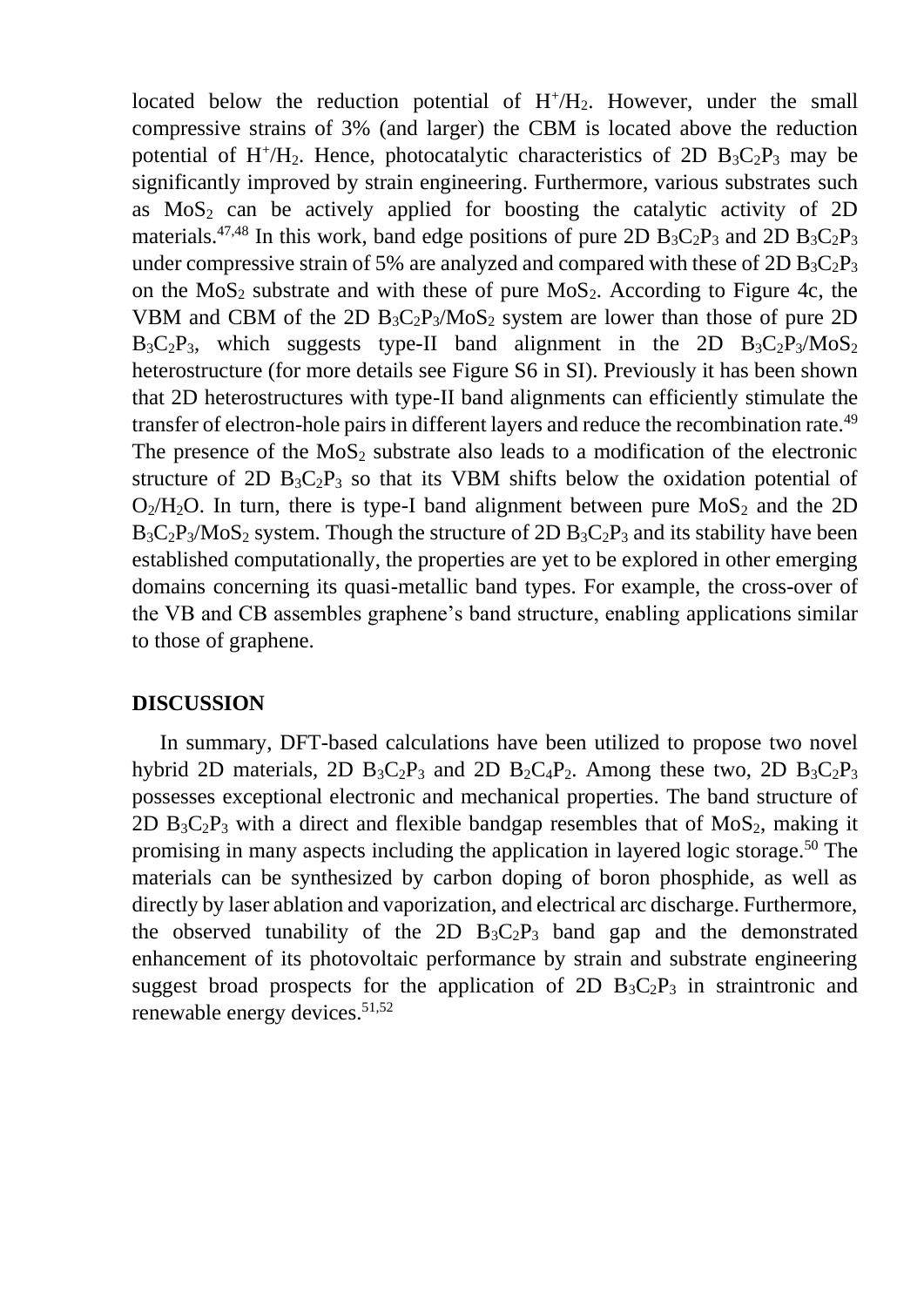

**Figure 4.** (a) The band gap of 2D  $B_3C_2P_3$  as a function of applied strain. (b) A schematic of the integration of 2D  $B_3C_2P_3$  and straintronics in typical nanoelectronic devices. (c) The band edge positions of pure 2D  $B_3C_2P_3$ , 2D  $B_3C_2P_3$  under compressive strain of 5%, 2D  $B_3C_2P_3$  on the MoS<sub>2</sub> substrate, and pure MoS<sub>2</sub>. The hydrogen reduction potential  $(H^+/H_2)$  and the oxidation potential of  $O_2/H_2O$  are represented by the orange and red dashed lines.

### **METHODS**

The simulations were performed within the framework of spin-polarized DFT as implemented in Vienna Ab Initio Simulation Package (VASP).<sup>53</sup> The PBE exchange-correlation functional under GGA was used for the geometry optimization.<sup>54</sup> All the structures were fully optimized until the atomic forces became smaller than 0.01 eV/Å. The  $10\times10\times5$  *k*-mesh and the plane-wave cut-off energy of 450 eV were used. For describing electronic interactions, the HSE06 functional<sup>55</sup> was used in the band structure calculations. The noncovalent chemical interactions between 2D  $B_3C_2P_3$  and  $H_2O$  and  $H_2$  molecules were described using van der Waals-corrected functional with Becke88 optimization (optB88).<sup>56</sup> The adsorption energy  $E_a$  of a molecule on 2D  $B_2C_4P_2$  was calculated as

$$
E_a = E_{tot} - E_m - E_{mol},\tag{1}
$$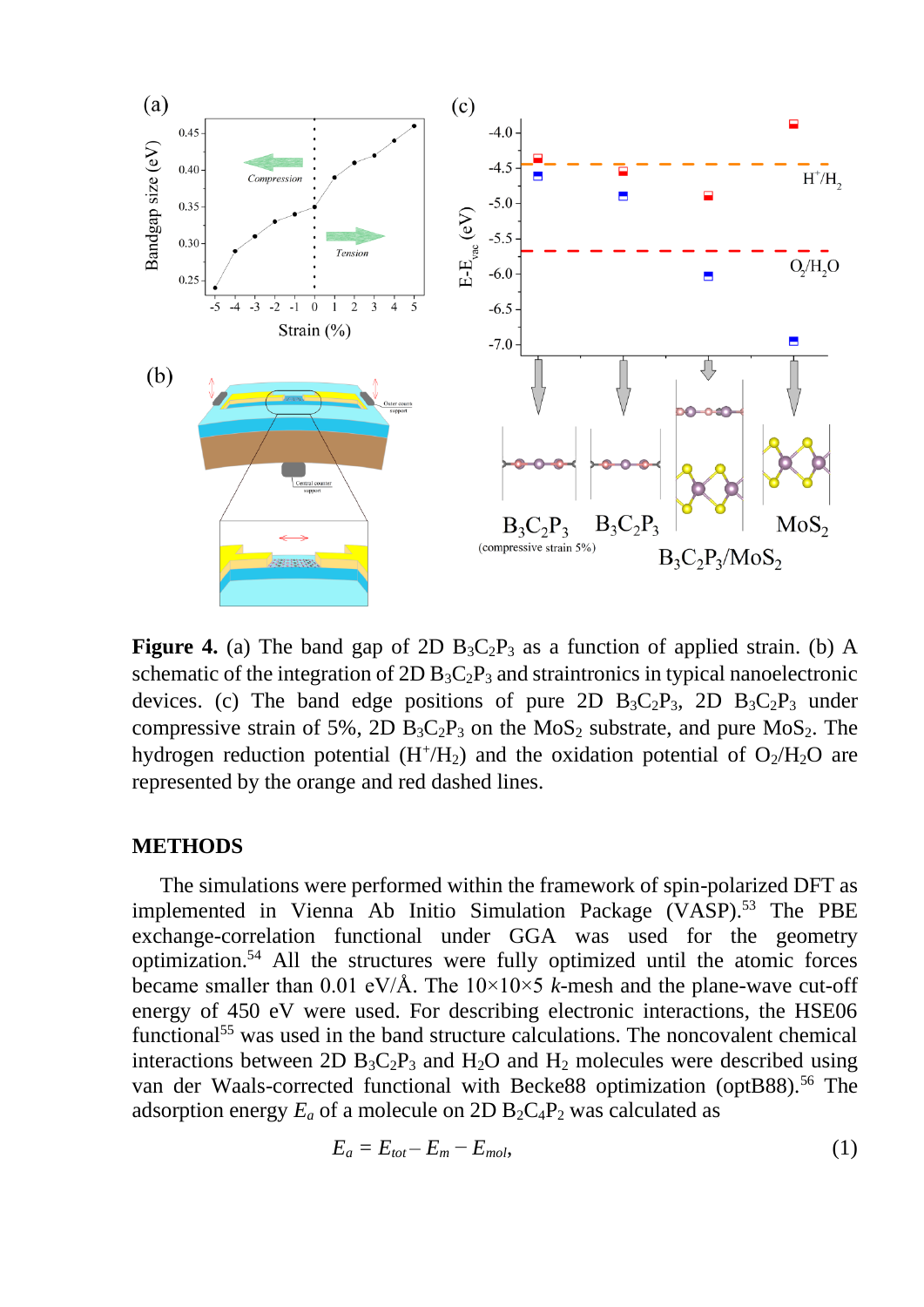where  $E_{tot}$ ,  $E_m$ , and  $E_{mol}$  are the energies of the molecule-adsorbed 2D  $B_3C_2P_3$ , the isolated 2D  $B_3C_2P_3$ , and the molecule.

The charge transfer analysis was conducted by the calculation of the differential charge density (DCD) *Δρ*(r), which is defined as

$$
\Delta \rho(\mathbf{r}) = \rho_{tot}(\mathbf{r}) - \rho_m(\mathbf{r}) - \rho_{mol}(\mathbf{r}), \qquad (2)
$$

where  $\rho_{tot}(r)$ ,  $\rho_m(r)$ , and  $\rho_{mol}(r)$  are the charge densities of the molecule-adsorbed 2D  $B_3C_2P_3$ , the isolated 2D  $B_3C_2P_3$ , and the molecule. The exact amount of the charge transfer between the molecule and the surface was calculated by the Bader analysis<sup>57</sup> and by integrating  $\Delta \rho(r)$  over the basal plane at the *z* point for deriving the planeaveraged DCD  $\Delta \rho(z)$  along the normal direction *z* of the sheet.

The reaction barrier was estimated using the climbing image nudged elastic band method.<sup>58</sup> AIMD simulations were performed at the room temperature of 300 K using the Nose-Hoover method with a time step of 1.0 fs.

The compressive strain was defined as

$$
\mathcal{E} = \frac{l - l_0}{l_0} \tag{3}
$$

where  $l$  and  $l_0$  are the lattice constants of the strained and initial supercells, respectively. The Young's modulus of 2D  $B_3C_2P_3$  was calculated with the aid of the stress-strain relation.<sup>59</sup>

The recovery time *t* of 2D  $B_3C_2P_3$  was calculated as

$$
t = v^{-1} e^{\frac{-E_a}{k_B T}}
$$
 (4)

where T is the temperature,  $k_B$  is the Boltzmann constant, v is the attempt frequency  $(10^{12} \text{ s}^{-1})$ , and the desorption energy barrier can be approximated as the adsorption energy.

For the calculations of the phonon spectrum, the Phonopy code<sup>60</sup> associated with VASP was used. These calculations were performed using the 3x3x1 supercell and finite displacement approaches with the atomic displacement distance of 0.01 Å. The optical properties were calculated based on the TD-HSE06 approach which effectively treats the excitonic effects in 2D materials.<sup>61</sup>

### **ACKNOWLEDGMENTS**

The Authors thank Mrs. Larisa E. Kistanova for help in creating the graphical illustrations. A.A.K., M.H., and W.C. acknowledge the financial support provided by the Academy of Finland (Grant No. 311934). S.A.Sh. acknowledges the financial support by the Ministry of Science and Higher Education of the Russian Federation (task No. 0784-2020-0027). O.V.P. acknowledge funding of the U. S. National Science Foundation, grant No. CHE-1900510. The authors wish to acknowledge CSC – IT Center for Science, Finland and Peter the Great Saint-Petersburg Polytechnic University Supercomputing Center for computational resources.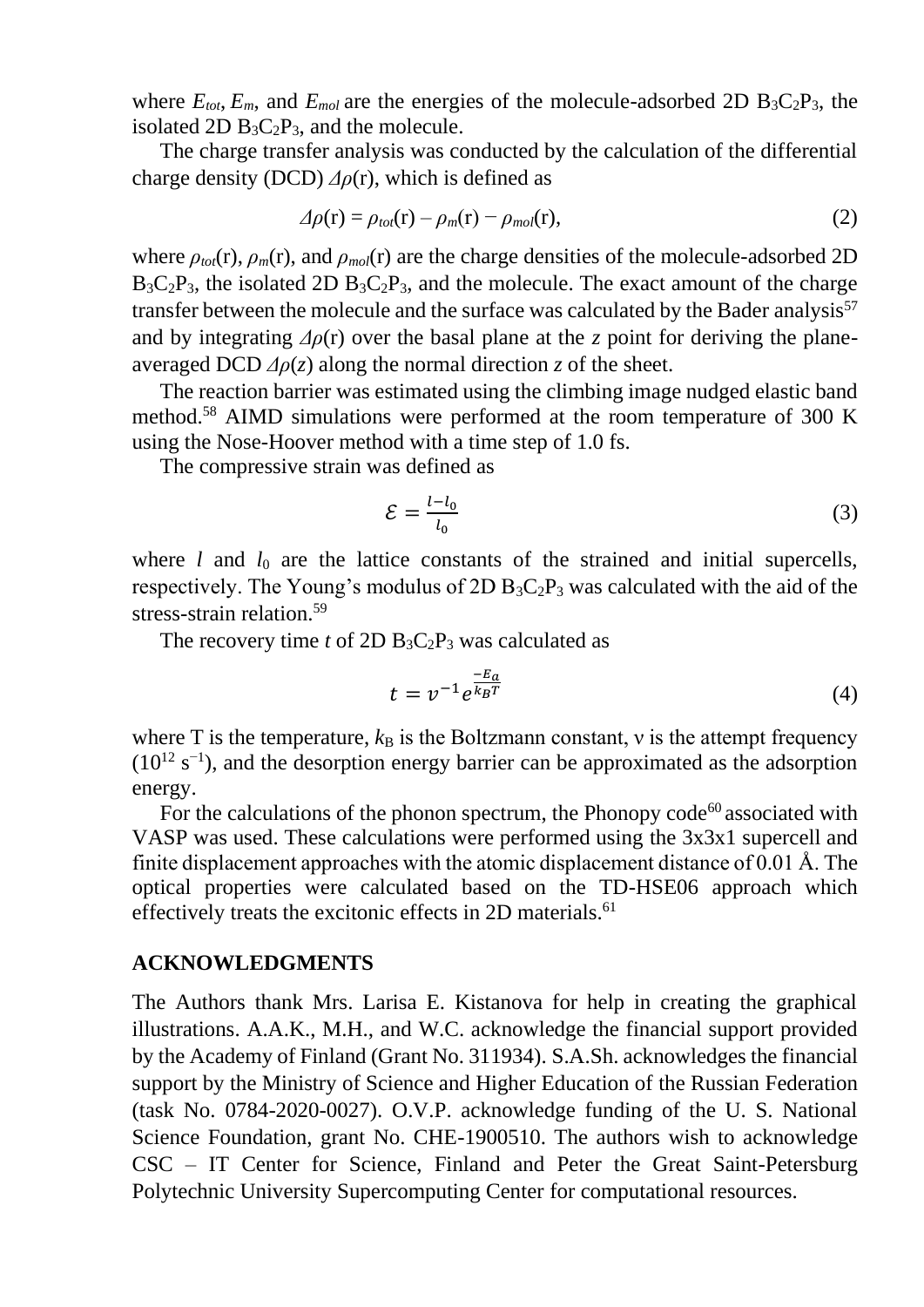# **REFERENCES**

- 1. Novoselov, K. S.; Geim, A. K.; Morozov, S. V.; Jiang, D.; Zhang, Y.; Dubonos, S. V.; Grigorieva, I. V.; Firsov, A. A. Electric field effect in atomically thin carbon films. Science 2004, 306, 666–669.
- 2. Liu, B.; Zhou, K. Recent progress on graphene-analogous 2D nanomaterials: properties, modeling and applications. Prog. Mater. Sci. 2019, 100, 99−169.
- 3. Huang, X.; Cai, Y.; Feng, X.; Tan, W. C; Hasan, D. Md. N.; Chen, L.; Chen, N.; Wang, L.; Huang, Li; Duffin, J.; et al Black phosphorus carbide as a tunable anisotropic plasmonic metasurface. ACS Photonics 2018, 5, 3116–3123.
- 4. Tan, W. C.; Cai, Y.; Ng, R. J.; Huang, L.; Feng, X.; Zhang, G.; Zhang, Y. W.; Nijhuis, C. A.; Liu, X.; Ang K. W. Few-layer black phosphorus carbide fieldeffect transistor via carbon doping. Adv. Mater. 2017, 29, 1700503.
- 5. Kochaev, A.; Katin, K.; Maslov, M.; Meftakhutdinov, R. AA-Stacked borophene-graphene bilayer with covalent bonding: ab initio investigation of structural, electronic and elastic properties. J. Phys. Chem. Lett. 2020, 11, 5668– 5673.
- 6. Xinxin, T.; Xiaoyu, X.; Meng, Y.; Yuewen, M.; Hai-Gang, L.; Zhuhua, Z.; Si-Dian, L. Predicting two-dimensional semiconducting boron carbides. Nanoscale 2019, 11, 11099–11106.
- 7. Mortazavi, B.; Shahrokhi, M.; Zhuang, X.; Rabczuk, T. Boron–graphdiyne: a superstretchable semiconductor with low thermal conductivity and ultrahigh capacity for Li, Na and Ca ion storage. J. Mater. Chem. A 2018, 6, 11022–11036.
- 8. Jing, Y.; Ma, Y.; Li, Y.; Heine, T. GeP3: a small indirect band gap 2D crystal with high carrier mobility and strong interlayer quantum confinement. Nano Lett. 2017, 17, 1833–1838.
- 9. Guan, J.; Liu, D.; Zhu, Z.; Tomanek, D. Two-dimensional phosphorus carbide: competition between  $sp^2$  and  $sp^3$  bonding. Nano Lett. 2016, 16, 3247–3257.
- 10.Kistanov, A. A.; Nikitenko, V. R.; Prezhdo, O. V. Point defects in twodimensional γ-phosphorus carbide. J. Phys. Chem. Lett. 2021, 12, 620–626.
- 11.Zhang, W.; Yin, J.; Zhang, P.; Tang, X.; Ding, Y. Two-dimensional phosphorus carbide as a promising anode material for lithium-ion batteries. J. Mater. Chem. A 2018, 6, 12029–12037.
- 12.Wang, G.; Pandey, R.; Karna, S. P. Carbon phosphide monolayers with superior carrier mobility. Nanoscale 2016, 8, 8819–8825.
- 13.Mounet, N.; Gibertini, M.; Schwaller, P.; Campi, D.; Merkys, A.; Marrazzo, A.; Sohier, T.; Castelli, I. E.; Cepellotti, A.; Pizzi, G.; et al Two-dimensional materials from high-throughput computational exfoliation of experimentally known compounds. Nat. Nanotech. 2018, 13, 246–252.
- 14.Zhou, J.; Shen, L.; Costa, M. D.; Persson, K. A.; Ong, S. P.; Huck, P.; Lu, Y.; Ma, X.; Chen, Y.; Tang, H.; et al. 2Dmatpedia, an open computational database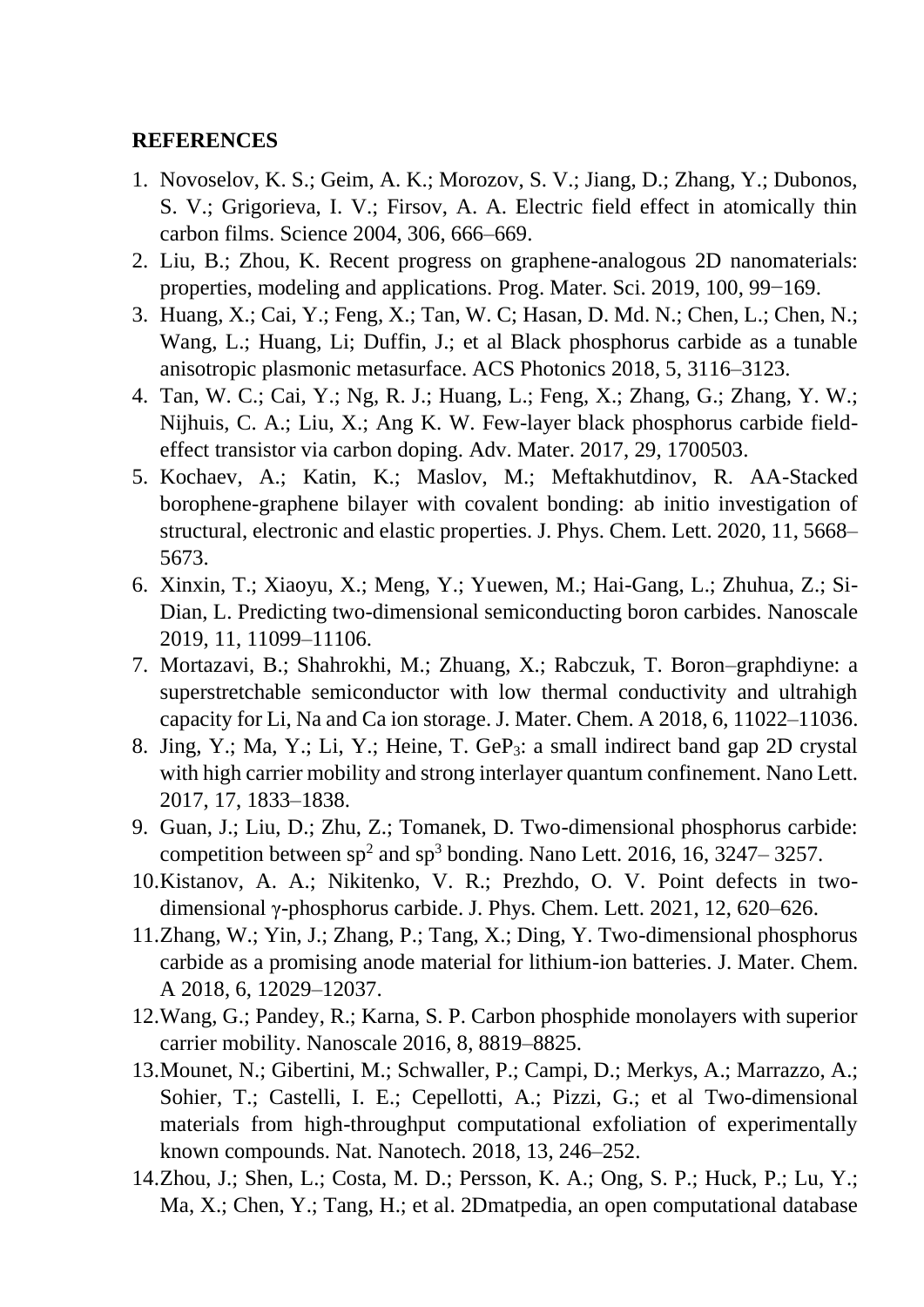of two-dimensional materials from top-down and bottom-up approaches. Sci. Data 2019, 6, 86.

- 15.Prezhdo, O. V. Advancing physical chemistry with machine learning. J. Phys. Chem. Lett. 2020, 11, 9656–9658.
- 16.Tikhomirova, K. A.; Tantardini, C.; Sukhanova, E. V.; Popov, Z. I.; Evlashin, S. A.; Tarkhov, M. A.; Zhdanov, V. L.; Dudin, A. A.; Oganov, A. R.; Kvashnin, D. G.; et al. Exotic two-dimensional structure: the first case of hexagonal NaCl. J. Phys. Chem. Lett. 2020, 11, 3821−3827.
- 17.Dong, Y.; Wu, C.; Zhang, C.; Liu, Y.; Cheng, J.; Lin, J. Bandgap prediction by deep learning in configurationally hybridized graphene and boron nitride. npj Comp. Mater. 2019, 5, 26.
- 18.Frey, N. C.; Akinwande, D.; Jariwala, D.; Shenoy, V. B. Machine learningenabled design of point defects in 2D materials for quantum and neuromorphic information processing. ACS Nano 2020, 14, 13406–13417.
- 19.Huber, S. P.; Medvedev, V. V.; Gullikson, E.; Padavala, B.; Edgar, J. H.; van de Kruijs, R. W. E.; Bijkerk, F.; Prendergast, D. Determining crystal phase purity in c-BP through x-ray absorption spectroscopy. Phys. Chem. Chem. Phys. 2017, 19, 8174–8187.
- 20.Wang, W. L.; Bai, X. D.; Liu, K. H.; Xu, Z.; Golberg, D.; Bando, Y.; Wang, E. G. Direct synthesis of B-C-N single-walled nanotubes by bias-assisted hot filament chemical vapor deposition. J. Am. Chem. Soc. 2006, 128, 6530–6531.
- 21.Kistanov, A. A.; Cai, Y.; Zhou, K.; Dmitriev, S. V.; Zhang, Y. W. The role of  $H<sub>2</sub>O$  and  $O<sub>2</sub>$  molecules and phosphorus vacancies in the structure instability of phosphorene. 2D Mater. 2017, 4, 015010.
- 22.Lee, E. J. H.; Balasubramanian, K.; Weitz, R. T.; Burghard, M.; Kern, K. Contact and edge effects in graphene devices. Nat. Nanotechnol. 2008, 3, 486–490.
- 23.Robinson, J. A.; LaBella, M.; Zhu, M.; Hollander, M.; Kasarda, R.; Hughes, Z.; Trumbull, K.; Cavalero, R.; Snyder, D. Contacting graphene. Appl. Phys. Lett. 2011, 98, 053103.
- 24.Kistanov, A. A.; Korznikova, E. A.; Huttula, M.; Cao, W. The interaction of twodimensional α- and β-phosphorus carbide with environmental molecules: a DFT study. Phys. Chem. Chem. Phys. 2020, 22, 11307–11313.
- 25.Kistanov, A. A.; Cai, Y.; Zhou, K.; Srikanth, N.; Dmitriev, S. V.; Zhang, Y. W. Exploring the charge localization and band gap opening of borophene: a firstprinciples study. Nanoscale 2018, 10, 1403−1410.
- 26.Jing, Y.; Tang, Q.; He, P.; Zhou, Z.; Shen P. Small molecules make big differences: molecular doping effects on electronic and optical properties of phosphorene. Nanotechnology 2015, 26, 095201.
- 27.Lee, C.; Wei, X.; Kysar, J. W.; Hone, J. Measurement of the elastic properties and intrinsic strength of monolayer graphene. Science 2008, 321, 385–388.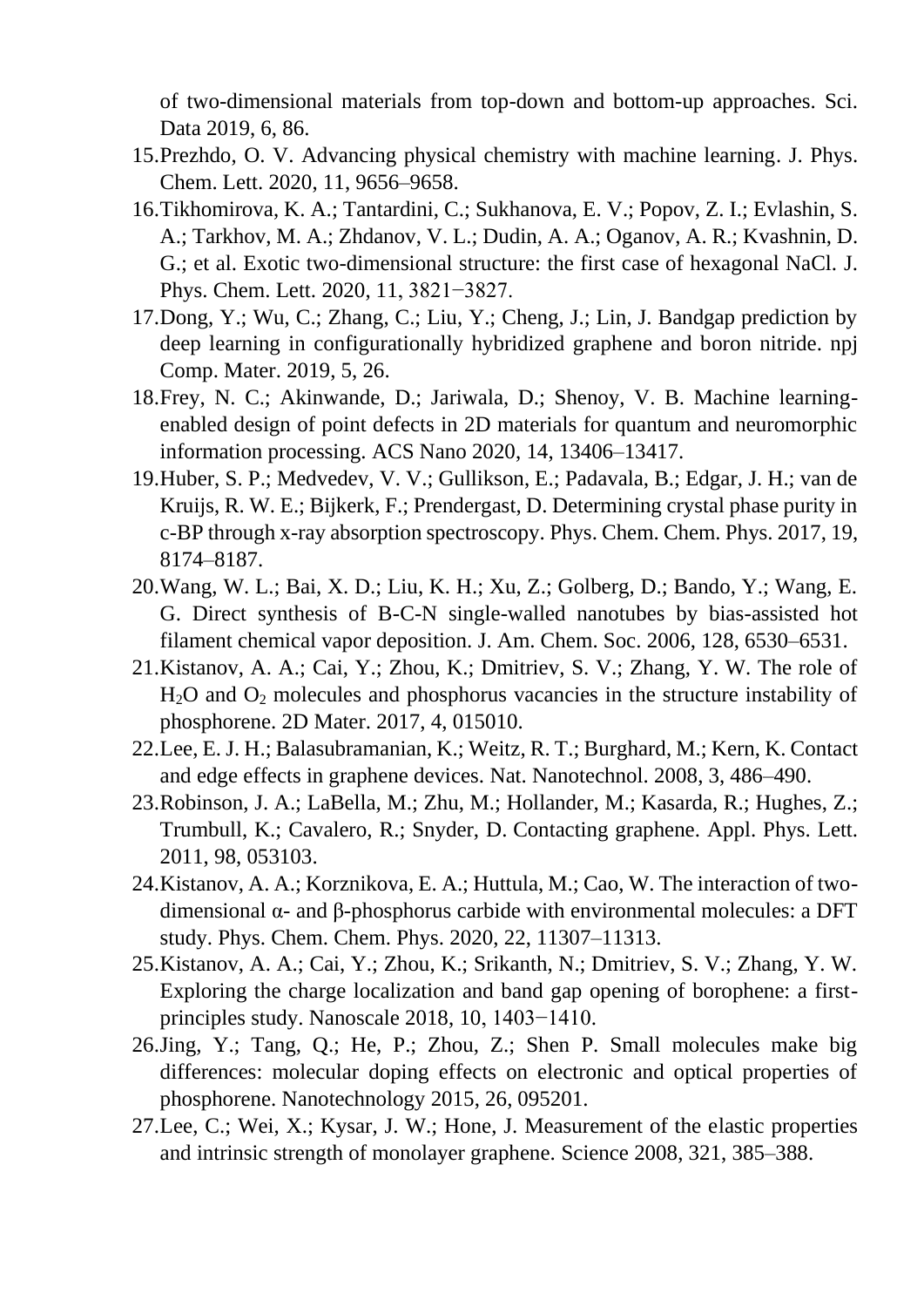- 28.Shcherbinin, S. A.; Zhou, K.; Dmitriev, S. V.; Korznikova, E. A.; Davletshin, A. R.; Kistanov A. A. Two-dimensional black phosphorus carbide: rippling and formation of nanotubes. J. Phys. Chem. C 2020, 124, 10235–10243.
- 29.Cai, Y.; Zhang, G.; Zhang, Y. W. Charge transfer and functionalization of monolayer InSe by physisorption of small molecules for gas sensing. J. Phys. Chem. C 2017, 121, 10182–10193.
- 30.Okamoto, Y.; Miyamoto, Y. Ab initio investigation of physisorption of molecular hydrogen on planar and curved graphenes. J. Phys. Chem. B 2001, 105, 3470– 3474.
- 31.Katin, K. P.; Prudkovskiy, V. S.; Maslov, M. M. Influence of methyl functional groups on the stability of cubane carbon cage. Physica E 2016, 81, 1–6.
- 32.Kistanov, A. A.; Khadiullin, S. Kh.; Zhou, K.; Dmitriev, S. V.; Korznikova E. A. Environmental stability of bismuthene: oxidation mechanism and structural stability of 2D pnictogens. J. Mater. Chem. C 2019, 7, 9195–9202.
- 33.Cai, Y.; Ke, Q.; Zhang, G.; Zhang, Y. W. Energetics, charge transfer, and magnetism of small molecules physisorbed on phosphorene. J. Phys. Chem. C 2015, 119, 3102–3110.
- 34.Wang, G.; Slough, W. J.; Pandey, R.; Karna, S. P. Degradation of phosphorene in air: understanding at atomic level. 2D Mater. 2016, 3, 025011.
- 35.Cabrera-Sanfelix, P.; Darling, G. R. Dissociative adsorption of water at vacancy defects in graphite. J. Phys. Chem. C 2007, 111, 18258–18263.
- 36. Ghuman, K. K.; Yadav, S.; Singh, C. V. Adsorption and dissociation of  $H_2O$  on monolayered  $MoS<sub>2</sub>$  edges: energetics and mechanism from ab initio simulations. J. Phys. Chem. C 2015, 119, 6518–6529.
- 37. Wang, N.; Wang, L.; Tan, Q.; Pan, Y. X. Effects of hydroxyl group on  $H_2$ dissociation on graphene: a density functional theory study. J. Ener. Chem. 2013, 22, 493–497.
- 38.Cai, Y.; Gao, J.; Chen, S.; Ke, Q.; Zhang, G.; Zhang Y. W. Design of phosphorene for hydrogen evolution performance comparable to platinum. Chem. Mater. 2019, 31, 8948–8956.
- 39.Garara, M.; Benzidi, H.; Lakhal, M.; Louilidi, M.; Ez-Zahraouy, H.; Kenz, A. E.; Hamedoun, M.; Benyoussef, A.; Kara, A.; Mounkachi, O. Phosphorene: a promising candidate for  $H_2$  storage at room temperature. Int. J. Hyd. Ener. 2019, 44, 24829–24838.
- 40. Kistanov, A. A. The first-principles study of the adsorption of  $NH_3$ , NO, and  $NO_2$ gas molecules on InSe-like phosphorus carbide. New J. Chem. 2020, 44, 9377- 9381.
- 41.Ma, D.; Zhang, J.; Li, X.; He, C.; Lu, Z.; Lu, Z.; Yang, Z.; Wang, Y. C3N monolayers as promising candidates for  $NO<sub>2</sub>$  sensors. Sensor. Actuat. B 2018, 266, 664–673.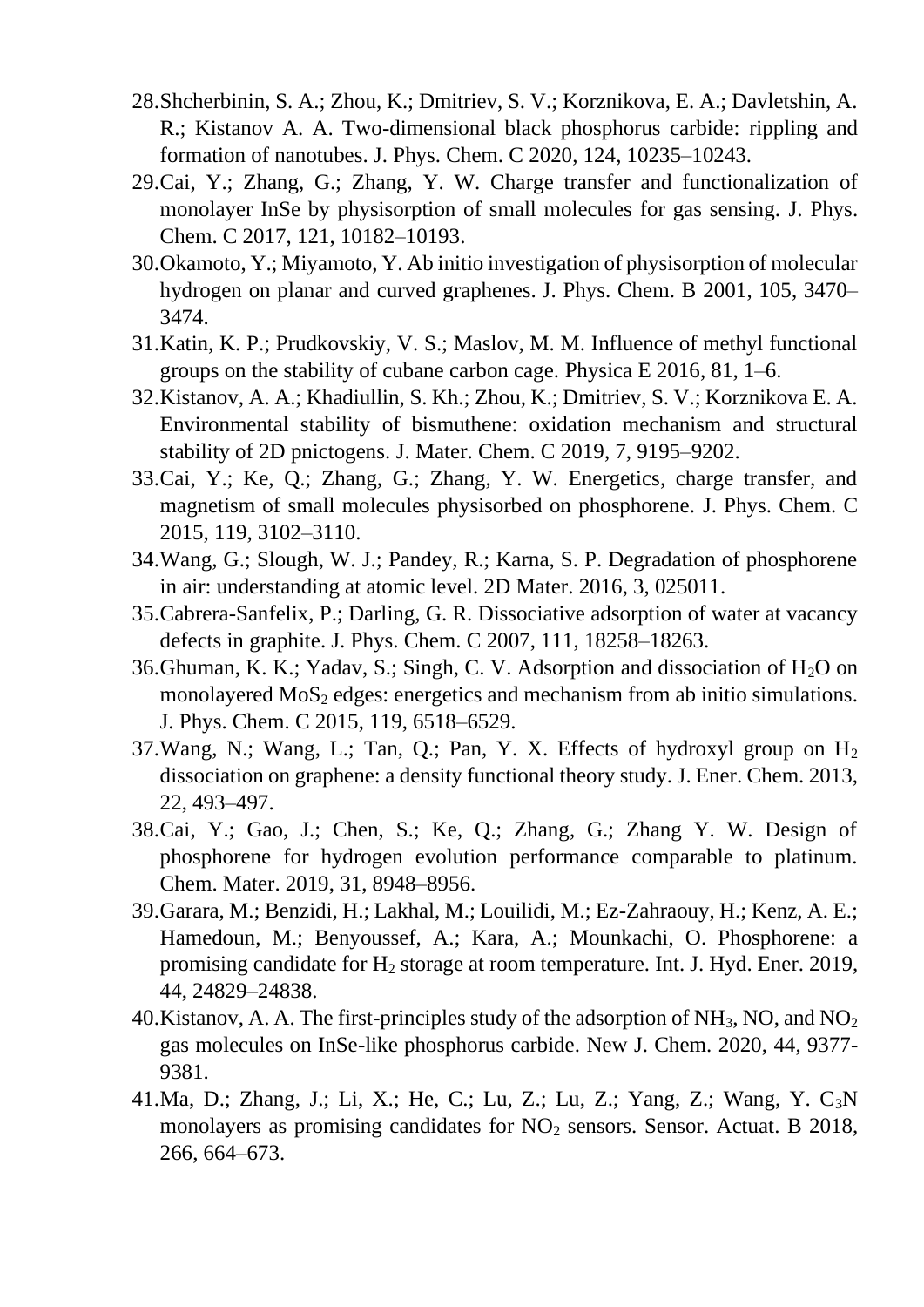- 42.Shahid, I.; Ahmad, S.; Shehzad, N.; Yao, S.; Nguyen, C. V; Zhang, L.; Zhou, Z. Electronic and photocatalytic performance of boron phosphide-blue phosphorene vdW heterostructures. Appl. Surf. Sci. 2020, 523, 146483.
- 43.Zhang, X.; Chen, A.; Zhang, Z.; Jiao, M.; Zhou, Z. Rational design of  $C_2N$ -based type-II heterojunctions for overall photocatalytic water splitting. Nanoscale Adv. 2019, 1, 154–161.
- 44.Chaves, A.; Azadani, J. G.; Alsalman, H.; da Costa, D. R.; Frisenda, R.; Chaves, A. J.; Song, S. H.; Kim, Y. D.; He, D.; Zhou, J.; et al. Bandgap engineering of two-dimensional semiconductor materials. npj 2D Mater. Appl. 2020, 4, 1–21.
- 45.Yang, Y.; Fang, W. H.; Benderskii, A.; Long, R.; Prezhdo, O. V. Strain controls charge carrier lifetimes in monolayer WSe<sub>2</sub>: ab initio time domain analysis. J. Phys. Chem. Lett. 2019, 10, 7732–7739.
- 46.Ryu, Y. K.; Carrascoso, F.; Lopez-Nebreda, R.; Agrait, N.; Frisenda, R.; Castellanos-Gomez, A. Microheater actuators as a versatile platform for strain engineering in 2D materials. Nano Lett. 2020, 20, 5339–5345.
- 47.Li, G.; Chen, Z.; Li, Y.; Zhang, D.; Yang, W.; Liu, Y.; Cao, L. Engineering substrate interaction to improve hydrogen evolution catalysis of monolayer  $MoS<sub>2</sub>$ films beyond Pt. ACS Nano 2020, 14, 1707–1714.
- 48.Shi, X.; Posysaev, S.; Huttula, M.; Pankratov, V.; Hoszowska, J.; Dousse, J. C.; Zeeshan, F.; Niu, Y.; Zakharov, A.; Li, T.; et al. Metallic Contact between  $MoS<sub>2</sub>$ and Ni via Au nanoglue, Small 2018, 14, 1704526.
- 49.Shehzad, N.; Shahid, I.; Yao, S.; Ahmad, S.; Ali, A.; Zhang, L.; Zhou, Z. A firstprinciples study of electronic structure and photocatalytic performance of twodimensional van der Waals MTe<sub>2</sub>-As ( $M = Mo$ , W) heterostructures. Int. J. Hydrogen Energy 2020, 45, 27089–27097.
- 50.Marega, G. M.; Zhao, Y.; Avsar, A.; Wang, Z.; Tripathi, M.; Radenovic, A.; Kis, A. Logic-in-memory based on an atomically thin semiconductor. Nature 2020, 587, 72–77.
- 51.Gant, P.; Huang, P.; Pérez de Lara, D.; Guo, D.; Frisenda, R.; Castellanos-Gomez, A. A strain tunable single-layer  $MoS<sub>2</sub>$  photodetector. Mater. Today 2019, 27, 8–13.
- 52.Chistyakov, A. A.; Zvaigzne, M. A.; Nikitenko, V. R.; Tameev, A. R.; Martynov, I. L.; Prezhdo, O. V. Optoelectronic properties of semiconductor quantum dot solids for photovoltaic applications. J. Phys. Chem. Lett. 2017, 8, 4129–4139.
- 53.Kresse, G.; Furthmüller, J. Efficient iterative schemes for ab initio total-energy calculations using a plane-wave basis set. Phys. Rev. B: Condens. Matter Mater. Phys. 1996, 54, 11169.
- 54.Perdew, J. P.; Burke, K.; Ernzerhof, M. Generalized gradient approximation made simple. Phys. Rev. Lett. 1996, 77, 3865.
- 55.Heyd, J.; Scuseria, G. E.; Ernzerhof, M. Hybrid functionals based on a screened Coulomb potential. J. Chem. Phys. 2003, 118, 8207.